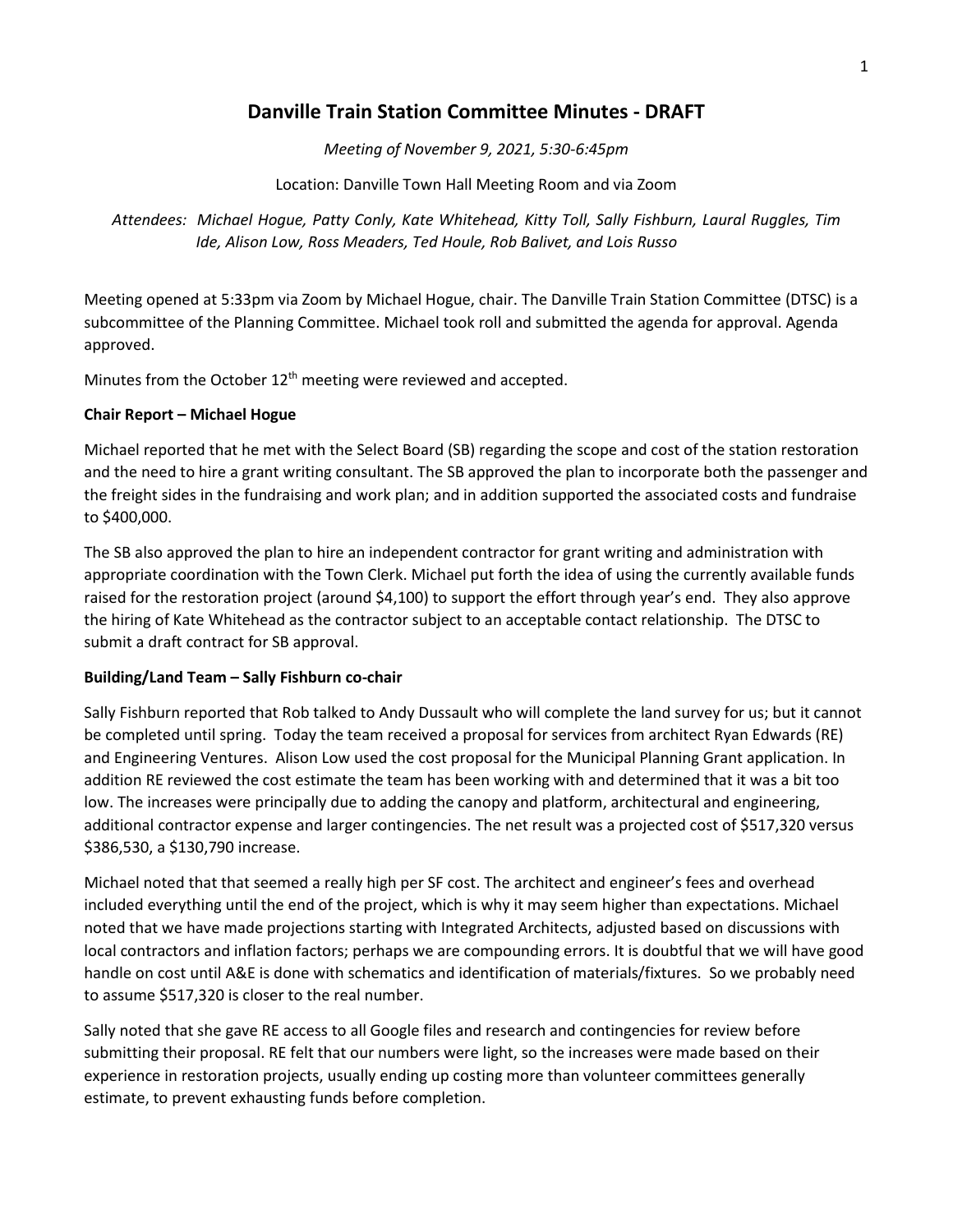Alison asked if the estimate took into account the septic tank in the parking lot. Sally said not that she knew of, but he used documents in our files, but she doesn't think that it was in there. Michael asked if we confirmed there was a septic tank. Alison stated we have a report that says there is a buried tank, but no one has knowledge of whether it was pulled. So she thinks it is still there.

Alison also asked if RE had completed a 106 evaluation (historic elements evaluation). Alison wonders if we can roll that into the stewardship grants. And find out what his ballpark is so we can try to work that into the VHCB monies. She also asked if RE added costs the Town's portion of builder's risk. Sally said they hadn't talked about that at all. Kitty asked what that meant. Alison said new construction is listed as an exclusion in underlying insurance policies and requires a separate policy to cover the construction exposures. Sally said she will bring up that issue as well, because we would need to know if we have to carry that insurance, and if so, the cost.

Michael indicated that Rob Balivet sent out a list of questions relative to the RE proposal. Sally said she had discussed it with Rob and she said many of those items she thought were covered.

Michael said he was at a loss here about what to do; particularly as he just met with the Select Board and presented the merger of Phase One and Phase Two with a combined fund raise of \$400,000. A week later the number is a plus \$125-150,000.

Michael talked about timing, and pointed out he won't have good numbers until sometime in the Spring. Sally said a cost estimator could develop a good set from schematic drawings that RE's team would put together. That would solidify the numbers.

Alison reported that the Municipal Grant had a large number of applicants and so monies may be very hard to come by this year. But if we do get awarded then we should be able to move very quickly, because their procurement process is quick. We would not be obligated for the lowest bidder, only the most responsive. Usually if we receive grants, we need to give opportunities for people to bid. We cannot just choose our own. But it does not have to be an involved process. Either RFP or RFQ are feasible. But we would certainly give RE consideration for all the work he has done to help us prepare for this grant application.

Michael wondered if there are any options for funds coming sooner than MPG. Alison thinks anything from Preservation Trust or DHP would be around the same time. They will evaluate the focus around preservation and construction, not planning etc. Alison also mentioned about approaching NCIC now because even if we get funded we will have a shortfall.

Michael pointed out that obviously not much will happen in the next couple months other than generating enough funds to hire an architect/engineer to produce a solid number. Thus we will not have enough information to launch a fund raising campaign until then.

Alison thinks we are in a place to start fundraising on the estimate for the \$517,320. Shouldn't we start now since we have already begun and submitted some grant applications? Kitty feels we need a target that is more stable, with a firm idea of how much we need to raise in the community. Businesses will want to know the percentage of the project they are funding.

Sally said the canopy is in the project as far as she is concerned. So that \$517k number is as solid as we can get at this point in the process. And that it should cover most. And that any restoration process is often a changing number as the world of construction and materials is changing so rapidly it is hard to plan for those changes. Kitty wants to be sure that we know close enough that we are asking for the right target amounts, but with a reasonable enough total that potential donors feel it makes sense. Sally feels that is where we are now.